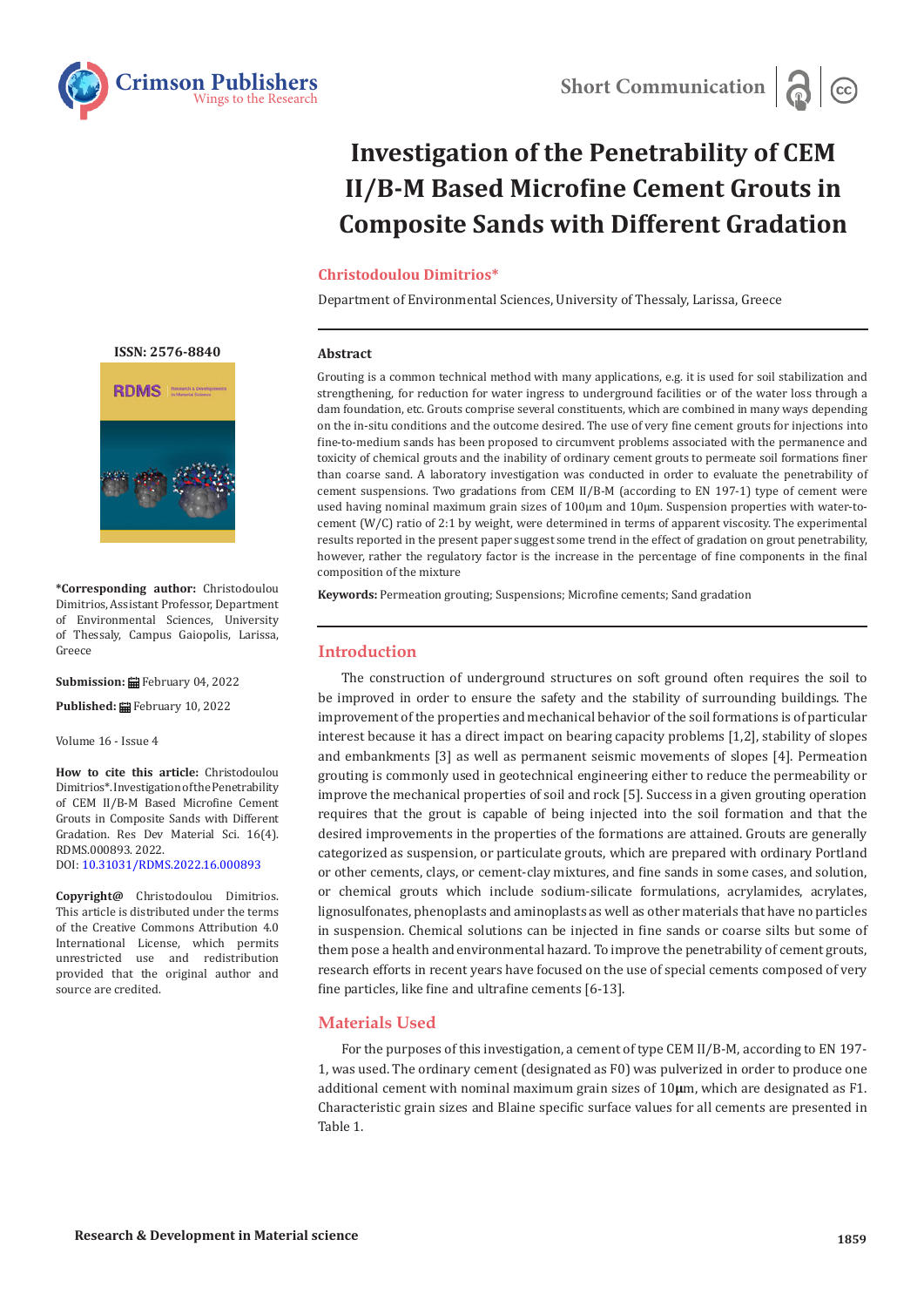# **Table 1:** Cements gradations.

| Grain Sizes <sup>a</sup> | <b>Cement Type</b> |     |  |  |  |
|--------------------------|--------------------|-----|--|--|--|
| <b>Specific Surface</b>  | F <sub>0</sub>     | F1  |  |  |  |
| $d_{max}^b$ (µm)         | 100                | 10  |  |  |  |
| $d_{95}$ (µm)            | 45.5               | 9.1 |  |  |  |
| $d_{90}$ (µm)            | 37.0               | 8.3 |  |  |  |
| $d_{\rm{gs}}$ (µm)       | 32.0               | 7.6 |  |  |  |
| $d_{50}$ (µm)            | 14.0               | 4.2 |  |  |  |
| $d_{10}$ (µm)            | 2.2                | 1.1 |  |  |  |
| Blaine $(m^2/kg)$        | 466                | 942 |  |  |  |

 $^{4}d_{95}$ ,  $d_{90}$ ,  $d_{85}$ ,  $d_{50}$ , and  $d_{10}$  correspond to the particle diameter at which 95%, 90%, 85%, 50%, and 10% of the weight of the specimen is finer, respectively

*<sup>b</sup>*Nominal maximum cement grain size

All suspensions were prepared using potable water since it is considered appropriate for preparing cement-based grouts. A dosage of superplasticizer equal to 1.4% by weight of dry cement was added to F1 cement suspensions. The water-to-cement (W/C) ratio of all suspensions used, was equal to 2:1 by weight (II-F1-2). A superplasticizer at a dosage of 1.4% by weight of dry cement, was used to improve the suspension properties of the microfine cement. This fixed superplasticizer dosage was determined following a laboratory evaluation of the effect of various dosages on the apparent viscosity and the rheological characteristics of the

pulverized cement suspensions [7].

Clean and uniform sands with angular grains were used as a base. Five different sand gradations were used with grain sizes limited between sieve sizes (ASTM E11) Nos. 5 and 10, 10 and 14, 14 and 25, 25 and 50, and 50 and 100, and designated as S1, S2, S3, S4 and S5, respectively. The sands were grouted in dense condition (mean value of relative density,  $D_{r}$ , 98 $\pm$ 1%) and were dry prior to grouting. The values of other properties of the "base" sands are presented in Table 2.

# **Table 2:** Sand properties.

| Sand           | <b>Void Ratios</b><br><b>Specific Gravity,</b> |                           |                           |                                                     |  |  |
|----------------|------------------------------------------------|---------------------------|---------------------------|-----------------------------------------------------|--|--|
|                | G <sub>s</sub>                                 | Minimum, e <sub>min</sub> | Maximum, e <sub>max</sub> | Permeability Coefficient, *k <sub>20</sub> (cm/sec) |  |  |
| S <sub>1</sub> | 2.71                                           | 0.66                      | 1.06                      | 2.31                                                |  |  |
| S <sub>2</sub> | 2.72                                           | 0.68                      | 1.03                      | 0.80                                                |  |  |
| S <sub>3</sub> | 2.72                                           | 0.69                      | 1.07                      | 0.22                                                |  |  |
| S <sub>4</sub> | 2.70                                           | 0.70                      | 1.06                      | 0.04                                                |  |  |
| S <sub>5</sub> | 2.72                                           | 0.72                      | 1.12                      | 0.013                                               |  |  |

The aim of this injection program was to minimize the effect of grain size as much as possible and to examine the effect of soil gradation. For this reason, soils were created with common "boundaries" in terms of grain size (sands 5-50 and 5-100) composing the individual uniform sands. The differentiation of the uniformity coefficient,  $C_{u'}$ , was achieved by changing the percentage with which each sand participated in the new composition.

# **Laboratory equipment**

The special apparatus shown in Figure 1 was used for injecting sand columns with cement suspensions. It allows for adequate laboratory simulation of the injection process and investigation of the influence of the distance from injection point on the properties of grouted sand. The grouting column was made of thick PVC tube with an internal diameter of 7.5cm and a height of 144cm and was formed by placing at each end a 5cm thick gravel layer, between

two screens of suitable aperture, and filling the remaining length (134cm) with dry sand in a dense or loose condition. The sand was saturated, when required by the testing program, by upward flow of water pumped from the grout tank. The rate of discharge of the pump was regulated to be constant and equal to 60 L/h. Injection was stopped when either the volume of the injected grout was equal to two void volumes of the sand in the column or when the injection pressure became equal to 700kPa. The grout pressure was continuously recorded during the injections, by installing one pressure sensor at the inflow pipe of the grouting column and six pressure sensors on the grouting column, at distances from the injection point equal to 4cm, 14cm, 34cm, 54cm, 83cm and 123cm, respectively. The pressure sensors (PWF-PA pressure transducers of Tokyo Sokki Kenkyujo) were placed in cyclical openings on the grouting columns using specially designed clamps and were connected to an automatic data acquisition system.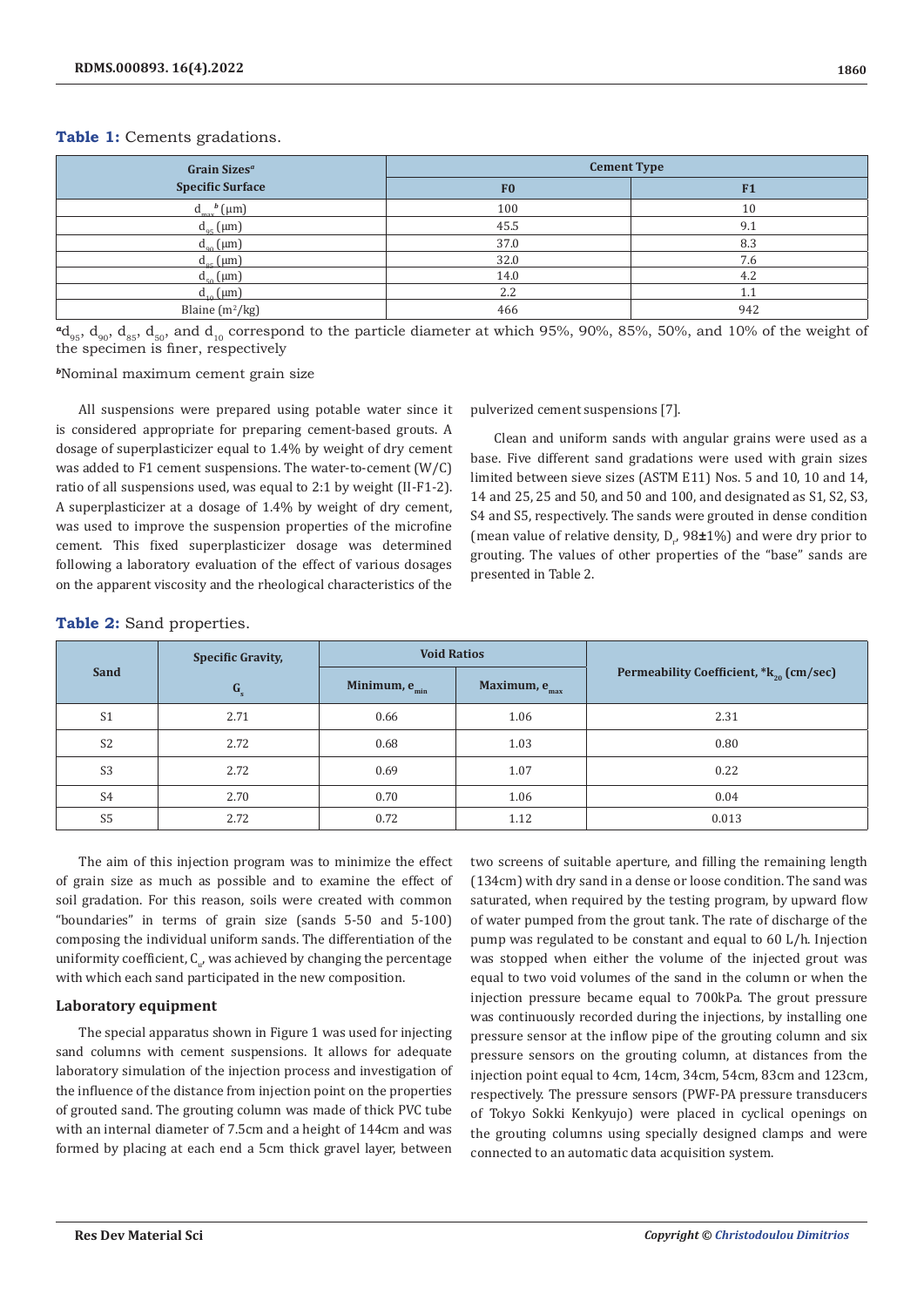

**Figure 1:** Laboratory equipment [6-13].

# **Experimental Results and Discussion**

The grout ability of a suspension grout can be evaluated in terms of: (a) the ability of the grout to enter into the voids of a given soil and (b) the permeation distance that can be achieved under a predetermined maximum injection pressure. The terms

"injectability" and "penetrability", respectively, were selected to describe these two conditions or criteria. Thus, the penetrability of cement grouts was the objective of the investigation reported herein. All factors relating to penetrability were evaluated experimentally by grouting sand columns with the apparatus shown in Figure 1 and the results obtained, are presented in Table 3.

| <b>Sand Designation</b> | <b>Percentage of Participation of Sand Fractions</b><br>(%) |           |       |           |        | <b>Uniformity</b>           | <b>Void</b> | <b>Maximum</b> | *Inject<br>Resu |
|-------------------------|-------------------------------------------------------------|-----------|-------|-----------|--------|-----------------------------|-------------|----------------|-----------------|
|                         | $5 - 10$                                                    | $10 - 14$ | 14-25 | $25 - 50$ | 50-100 | Coefficient, C <sub>.</sub> | ratio, e    | Pressure (kPa) |                 |
| $5 - 100$               | 20.0                                                        | 20.0      | 20.0  | 20.0      | 20.0   | 6.67                        | 0.41        | >700           | MP              |
| 5-25/25-100/20          | 26.7                                                        | 26.7      | 26.7  | 10.0      | 10.0   | 5.60                        | 0.47        | >700           | MP              |
| 5-25/25-100/15          | 28.3                                                        | 28.3      | 28.3  | 7.5       | 7.5    | 4.30                        | 0.50        | >700           | SP              |
| 5-25/25-100/10          | 30.0                                                        | 30.0      | 30.0  | 5.0       | 5.0    | 2.52                        | 0.53        | 60             | OP              |
| $5 - 50$                | 25.0                                                        | 25.0      | 25.0  | 25.0      | 0.0    | 3.83                        | 0.52        | 131            | OP              |
| 5-25/25-50/20           | 26.7                                                        | 26.7      | 26.7  | 20.0      | 0.0    | 3.63                        | 0.50        | 583            | OP              |
| 5-25/25-50/15           | 28.3                                                        | 28.3      | 28.3  | 15.0      | 0.0    | 3.23                        | 0.51        | 177            | OP              |
| 5-25/25-50/10           | 30.0                                                        | 30.0      | 30.0  | 10.0      | 0.0    | 2.51                        | 0.55        | 68             | OP              |

**Table 3:** Injection results.

\*MP: Marginal Penetration, SP: Satisfactory Penetration, OP: Optimal Penetration

**\*Injection Result**